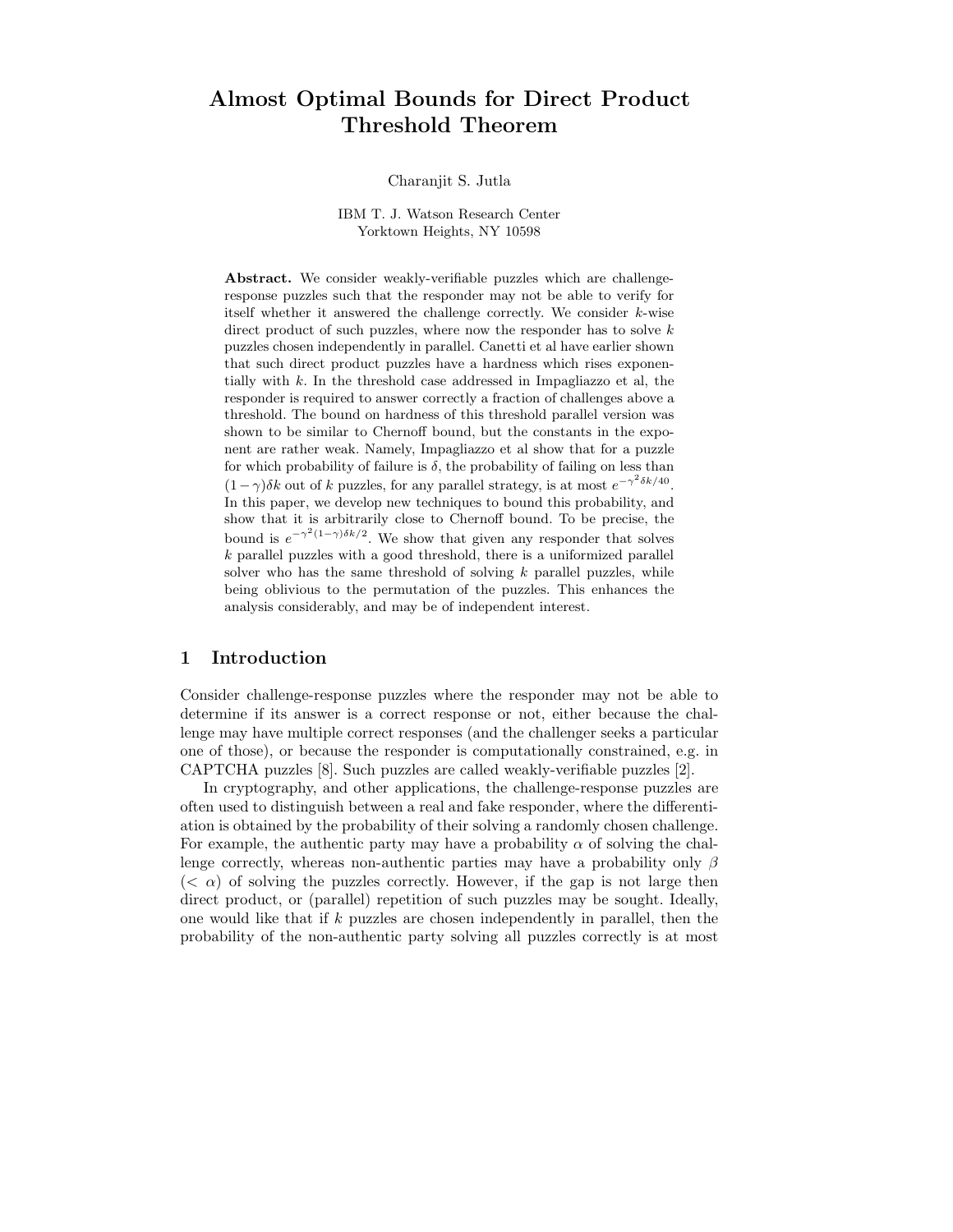$\beta^k$  [2]. Unfortunately, this also makes the success probability of the authentic party go down (if  $\alpha < 1$ ).

In [4], the authors observe that the authentic party is on average expected to solve  $\alpha k$  puzzles, and if a Chernoff-like bound holds, then the probability of fake parties solving  $\alpha k$  puzzles may go down exponentially. They show that their intuition is correct, and indeed give an exponential bound. However, the bound they obtain has a weak constant in the exponent. In particular they show that (setting  $\delta = 1 - \beta$ ) the probability of the non-authentic party responding *incorrectly* to less than  $(1 - \gamma)\delta k$  puzzles (out of k parallel puzzles) is at most  $e^{-\gamma^2 \delta k/40}$ . For real problems like CAPTCHA, the 1/40 factor in the exponent is debilitating, and the authors mention it as an open problem to improve this constant.

As is to be expected, the result in [4] is proved by reducing a single puzzle instance to a (simulated) direct product puzzle instance. However, multiple simulations are required to get a good reduction. The complication in analyzing the reduction then stems from the fact that the given single puzzle instance must be embedded in all simulated direct product puzzle instances, and hence they are not independent. In [4], the authors use a nice duality property of good (bi-partite graph based) samplers to analyze the dependent simulations.

In this paper we develop further new techniques to analyze this probability and show that one can indeed bound the probability arbitrarily close to as in Chernoff bound. In particular we upper bound the above probability by about

$$
e^{-\gamma^2(1-\gamma)\delta k/2}
$$

Since  $\gamma$  is usually tiny, the above is almost as good as can be expected. Further, the techniques developed have potential to improve the bound further, e.g. replacing  $(1 - \gamma)$  by  $(1 - \gamma^2)$ .

We show that a uniformized parallel solver, which first permutes its given  $k$ puzzles randomly, solves them as before, and permutes the results back, has the same probability of success as before. However, this uniformized solver is much easier to analyze. While this in itself, when plugged into the "trust reduction" strategy of [4] gives better bounds than before, to get the bounds similar to Chernoff bound we need further new techniques. In particular, while a count of other simulated puzzles being answered incorrectly gives a good guess of whether the given puzzle may be answered incorrectly, a linearly weighted metric we consider leads to more optimal bounds.

While the idea of uniformized parallel solver also applies to Raz's Theorem [7], in particular because of Holenstein's observation that the two provers can use shared randomness [3], it is to be seen if it leads to improved analysis.

The rest of the paper is organized as follows. In Section 2 we describe a result about samplers which we employ, as well as give definitions of threshold weakly-verifiable puzzles. In section 3 we consider uniformized parallel solvers and give the main technical lemmas. In section 4 we give the main theorem and its proof. In section 5 we describe the pre-processing phase.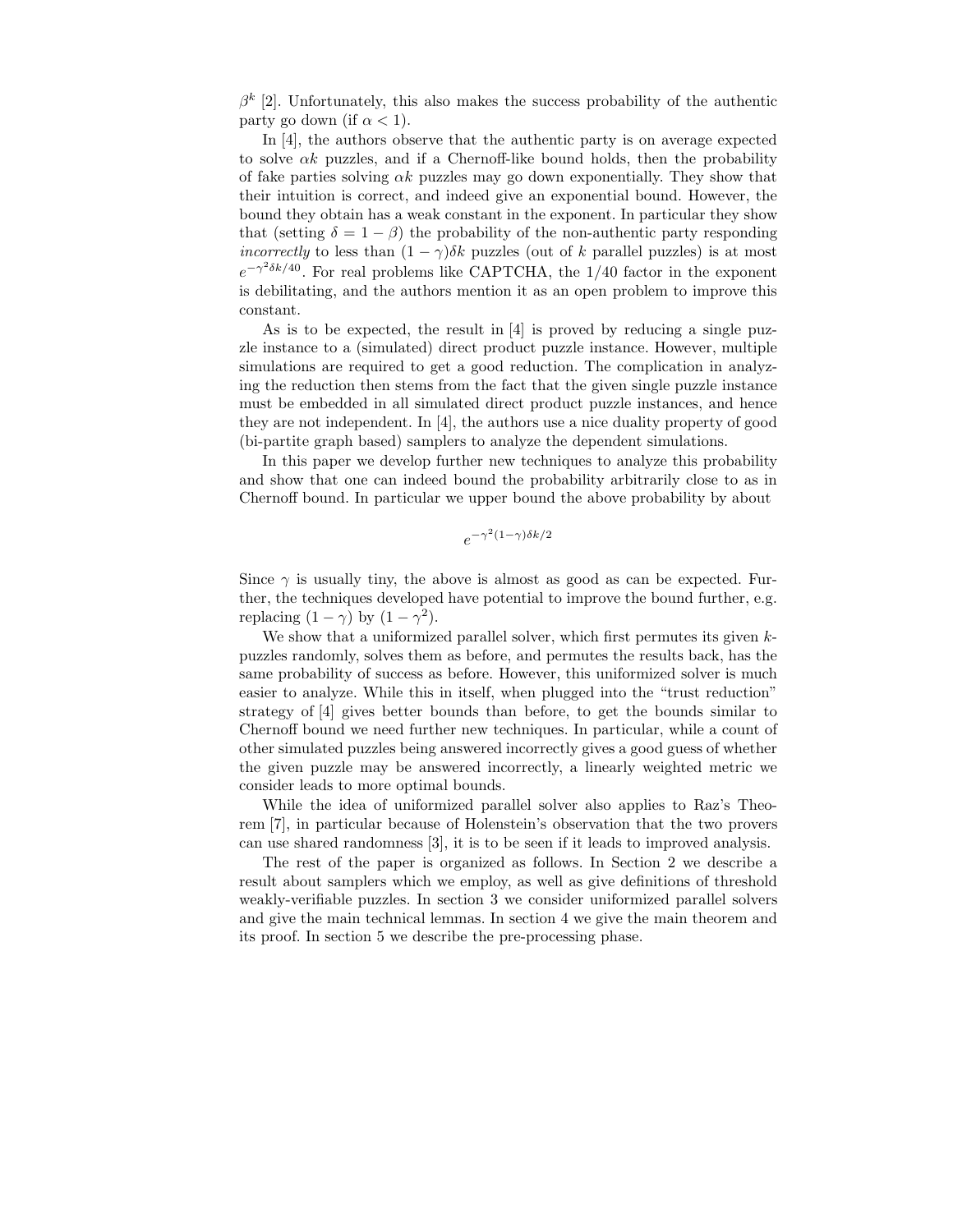## 2 Preliminaries

## 2.1 Basics

**Lemma 1.** [Chernoff Bound [1]] Let  $X = (X_1 + X_2 + ... + X_n)/n$ , where the  $X_i$ are mutually independent indicator random variables, each with mean  $\mu$ . Then, for  $\beta > 0$ ,

$$
\Pr[X \ge (1+\beta)\mu] < (e^{\beta}(1+\beta)^{-1-\beta})^{\mu n}
$$
\n
$$
\Pr[X < (1-\beta)\mu] < e^{-\beta^2\mu n/2}
$$

## 2.2 Samplers

Consider bipartite graphs  $F = G(L \cup R, E)$ . We allow graphs with multiple edges. For a vertex v of G, we denote by  $N_G(v)$  the multi-set of its neighbours in G. When the graph G is clear from context, we will drop the subscript  $G$ , and simply write  $N(v)$ . We say that G is *bi-regular* if the degree of each vertex in L is same, and the degree of each vertex in  $R$  is same.

Let  $G = G(L \cup R, E)$  be any bi-regular bipartite graph. For a function  $\lambda : [0, 1]$  $\times$  [0, 1]  $\rightarrow$  [0, 1], we say that G is a  $\lambda$ -sampler [4] if, for every function  $F: L \rightarrow$ [0, 1] with the average value  $\mathbf{E}_{x\in L}[F(x)] \geq \mu$  and any  $0 < \nu < 1$ , there are at most  $\lambda(\mu, \nu) \cdot |R|$  vertices  $r \in R$  such that  $\mathbf{E}_{y \in N(r)}[F(y)] \leq (1 - \nu)\mu$ .

We will employ the following lemma from [5, 4]. It says that for any two large vertex subsets  $W$  and  $F$  of a sampler, the fraction of edges between  $W$  and  $F$ is close to the product of the densities of  $W$  and  $F$ .

**Lemma 2.** [5, 4] Suppose  $G = G(L \cup R, E)$  is a  $\lambda$ -sampler. Let  $W \subseteq R$  be any set of measure at least  $\tau$ , and let  $V \subseteq L$  be any set of measure at least  $\beta$ . Then, for all  $0 < \nu < 1$  and  $\lambda_0 = \lambda(\beta, \nu)$ , we have

$$
\Pr_{x \in L, y \in N(x)}[x \in V \& y \in W] \ge \beta(1 - \nu)(\tau - \lambda_0)
$$

where the probability is over first picking x uniformly from  $L$ , and then picking y uniformly from  $N(x)$ .

We will also need the following observation from [4], which shows that the direct product is an extremely good sampler. Consider the following bipartite graph  $G = G(L \cup R, L)$ : the set of left vertices is the set of *n*-bit strings  $\{0, 1\}^n$ ; the right vertices R are a pair  $\langle r, c \rangle$ , where r range over all k-tuples of n-bit strings  ${0,1}^{\n m}$ , and c range over m-bit strings  ${0,1}^m$ ; for every  $y = \langle (r_1, r_2, ..., r_k), c \rangle$  $\in R$ , there are k edges  $(y, r_1), (y, r_2), ..., (y, r_k)$  in E.

**Lemma 3.** [4] The graph G defined above is a  $\lambda$ -sampler for  $\lambda(\mu, \nu) = e^{-\nu^2 \mu k/2}$ .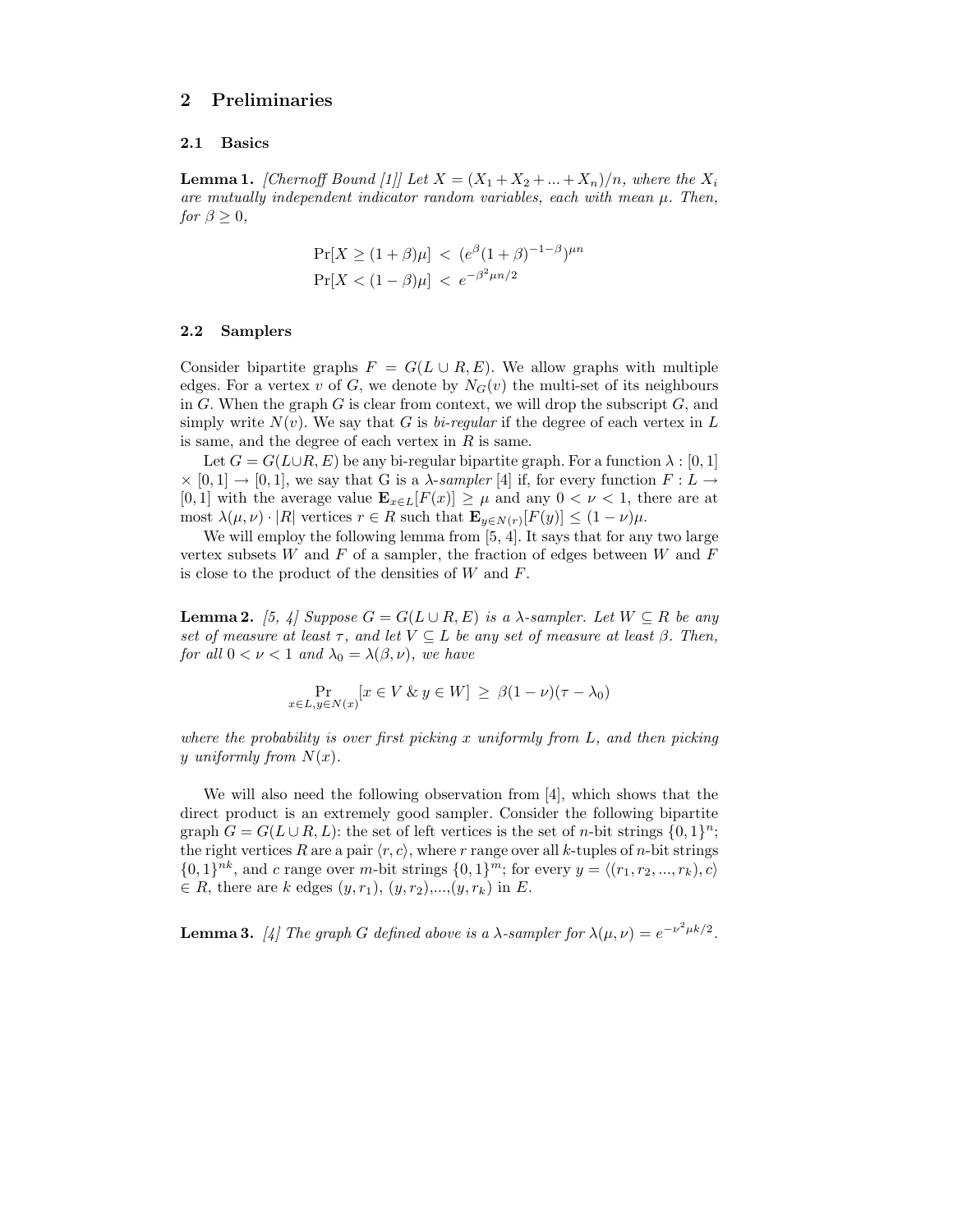#### 2.3 Weakly-Verifiable Puzzles

**Definition 1.** [2] A weakly-verifiable puzzle  $\mathcal{P} = (C, R, d(n))$ , with security parameter  $n$ , consists of a polynomial time computable function  $C$ , a polynomial time computable predicate R, and a polynomial  $d(n)$ . For any functions  $t(n)$  and  $c(n)$ , the  $(t(n), c(n))$ -value (*failure value*) of the puzzle is

$$
\mathrm{val}(\mathcal{P}, t, c) := \min_{X} \Pr_{r \in \mathcal{U}_{d(n)}, s \in \mathcal{U}_{c(n)}}[\neg R(r, X(s, C(r)))]
$$

where the minimization is over  $t(n)$ -computable randomized algorithms X using  $c(n)$  bits of randomness.

For a parameter  $\delta, 0 \leq \delta \leq 1$ , we say that a puzzle  $\mathcal P$  is  $(\delta, t(n), c(n))$ -hard if the  $(t(n), c(n))$ -value of  $P$  is at most  $\delta$ . In other words, every algorithm X running in time  $t(n)$ , and using  $c(n)$  bits of randomness, has probability at least  $\delta$  of answering the puzzle wrong.

**Definition 2.** The k-wise direct product  $\mathcal{P}^k$  of a weakly-verifiable puzzle  $\mathcal{P} =$  $(C, R, d(n))$  is the weakly-verifiable puzzle  $(C^k, R^k, kd(n))$ , where  $C^k(\langle r_1, ..., r_k \rangle)$ is defined to be  $(C(r_1),..., C(r_k))$ , and

$$
R^k(\langle r_1, ..., r_k \rangle, \langle x_1, ..., x_k \rangle) := \bigwedge_{i=1}^k R(r_i, x_i)
$$

For any parameters  $\nu$  and  $\delta, 0 \leq \nu, \delta \leq 1$ , and any functions  $t(n), c(n)$ , the puzzle  $\mathcal{P}^k$  is said to be *ν*-approximate  $(\delta, t(n), c(n))$ -hard if the following minimum probability

$$
\min_{X} \Pr_{\mathbf{r} \in \mathcal{U}_{d(n)}^k, s \in \mathcal{U}_{c(n)}} \left[ \left| \{ i \in [1..k] : \neg R(r_i, X_i(s, C^k(\mathbf{r})) ) \} \right| > \nu k \right]
$$

is at least  $\delta$ , where the minimization is over all randomized algorithms X running in time  $t(n)$  and using  $c(n)$  bits of randomness. Note that X here takes k puzzles and returns k answers,  $\langle X_1, ..., X_k \rangle$ . Such an algorithm X will be referred to as a k-parallel solver.

# 3 Uniformized Parallel Solvers

Given a k-parallel solver X, we consider its uniformized version  $\overline{X}$ , which first randomly permutes its given k puzzles, solves them using  $X$ , and permutes back the results. In other words, for all  $i = 1..k$ ,

$$
\overline{X}_{i}(\langle s,\pi \rangle,\langle C(r_{1}),...,C(r_{k}) \rangle) := X_{\pi^{-1}(i)}(s,\langle C(r_{\pi(1)}),...,C(r_{\pi(k)}) \rangle)
$$

where  $\pi$  is any permutation of [1..k].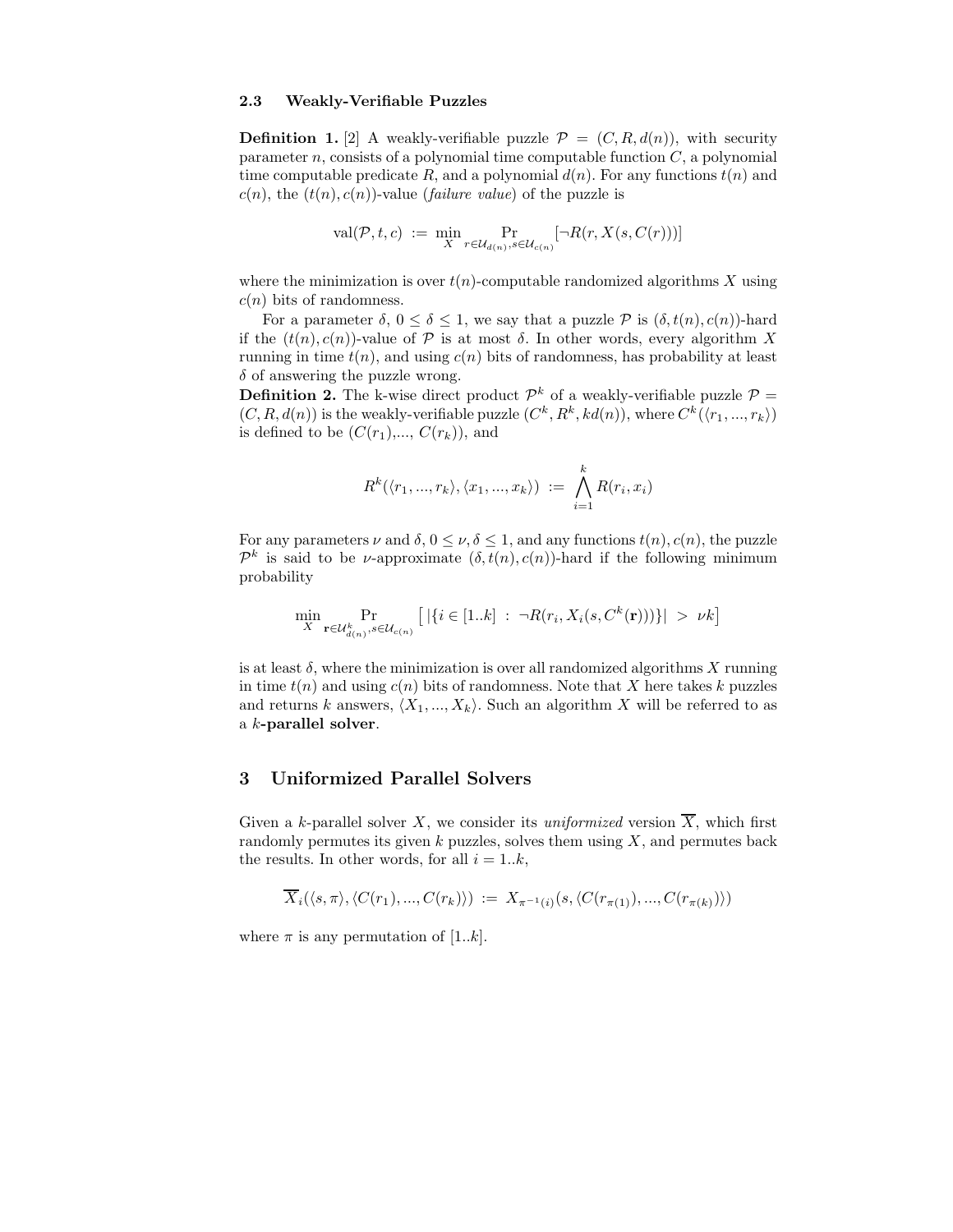It is easy to see that the "failure value" of the uniformized parallel solver remains the same, as the following shows.

$$
\Pr_{r_1,\ldots,r_k s,\pi} \Pr\left[ |\{i \in [1..k] : \neg R(r_i, \overline{X}_i(\langle s, \pi \rangle, \langle C(r_1), \ldots, C(r_k) \rangle))\}| > \nu k \right]
$$
\n
$$
= \Pr_{r_1,\ldots,r_k s,\pi} \Pr\left[ |\{i : \neg R(r_i, X_{\pi^{-1}(i)}(s, \langle C(r_{\pi(1)}), \ldots, C(r_{\pi(k)} \rangle)))\}| > \nu k \right]
$$
\n
$$
= \Pr_{r_1,\ldots,r_k s,\pi} \Pr\left[ |\{j = \pi^{-1}(i) : \neg R(r_{\pi(j)}, X_j(s, \langle C(r_{\pi(1)}), \ldots, C(r_{\pi(k)} \rangle)))\}| > \nu k \right]
$$
\n
$$
= \Pr_{r_1,\ldots,r_k s} \Pr\left[ |\{j : \neg R(r_j, X_j(s, \langle C(r_1), \ldots, C(r_k) \rangle))\}| > \nu k \right]
$$

where the last equality follows because  $r_1, \ldots, r_k$  are chosen independently and identically. Thus, without loss of generality, we can consider only uniformized parallel solvers.

## Notation.

Let us fix a parallel solver X, and its uniformized parallel solver  $\overline{X}$ . We will use the following shorthands to denote some useful quantities and predicates. Let  $C^k(\mathbf{r},\pi)$  denote  $\langle C(r_{\pi(1)}),..., C(r_{\pi(k)})\rangle$ . Thus,  $C^k(\mathbf{r},\mathbf{1})$  (where 1 is the identity permutation) just denotes  $\langle C(r_1), ..., C(r_k) \rangle$ . Given the randomness  $r_1, ...r_k$  to generate the k puzzles, and the randomness  $\langle s, \pi \rangle$  used by  $\overline{X}$ , define random variables

 $-$  total $(\overline{X}) := |\{i \in [1..k] : \neg R(r_i, \overline{X}_i(\langle s, \pi \rangle, C^k(\mathbf{r}, \mathbf{1})))\}|$  $- F(\overline{X})$  (short for first)  $:= \neg R(r_1, \overline{X_1}(s, \pi), C^k(\mathbf{r}, 1)))$  $-$  others $(\overline{X}) := |\{i \in [2..k] : \neg R(r_i, \overline{X}_i(\langle s, \pi \rangle, C^k(\mathbf{r},1)))\}|$  $-$  others $(\overline{X}, j) := |\{i \in [1..j-1, j+1..k] : \neg R(r_i, \overline{X}_i(\langle s, \pi \rangle, C^k(\mathbf{r}, \mathbf{1})))\}|$ – for  $\Gamma \subseteq [1..k]$ , (failure-) pattern $(\overline{X}, \Gamma)$  denotes

$$
\bigwedge_{i \in \Gamma} R(r_i, \overline{X}_i(\langle s, \pi \rangle, C^k(\mathbf{r}, \mathbf{1})) ) \ \wedge \ \bigwedge_{i \notin \Gamma} \neg R(r_i, \overline{X}_i(\langle s, \pi \rangle, C^k(\mathbf{r}, \mathbf{1})) )
$$

From now on, unless otherwise stated, all probabilities will be over  $r_1, ..., r_k$ each chosen uniformly and independently from  $\mathcal{U}_{d(n)}$ , s chosen uniformly (and independently) from  $\mathcal{U}_{c(n)}$ , and  $\pi$  chosen uniformly (and independently) from all permutations of  $[1..k]$ . Further, define

- For any  $t, 0 \le t \le k$ , let  $p_t$  denote  $Pr[\text{total}(\overline{X}) = t]$ . – Let  $\tau = (1 - \gamma)\delta k$ .
- Define  $P = \sum_{t \leq \tau} p_t$ .
- For  $j \ge 0$ , let  $\psi_j = \gamma \delta(1 \gamma) + j \cdot (\gamma/k)$ . Let  $\alpha = 1/(1 \tau/k \psi_0)$ .

**Lemma 4.** For any integer  $t, 0 \le t \le k$ ,

$$
\Pr[F(\overline{X}) \mid total(\overline{X}) = t] \ = \ \frac{t}{k}
$$

*Proof.* We first show that for any  $t, 0 \le t \le k$ , and any subset  $\Gamma$  of [1.*k*] of size t, the probability of pattern $(\overline{X}, \Gamma)$  is a function only of t, and is independent of the subset Γ.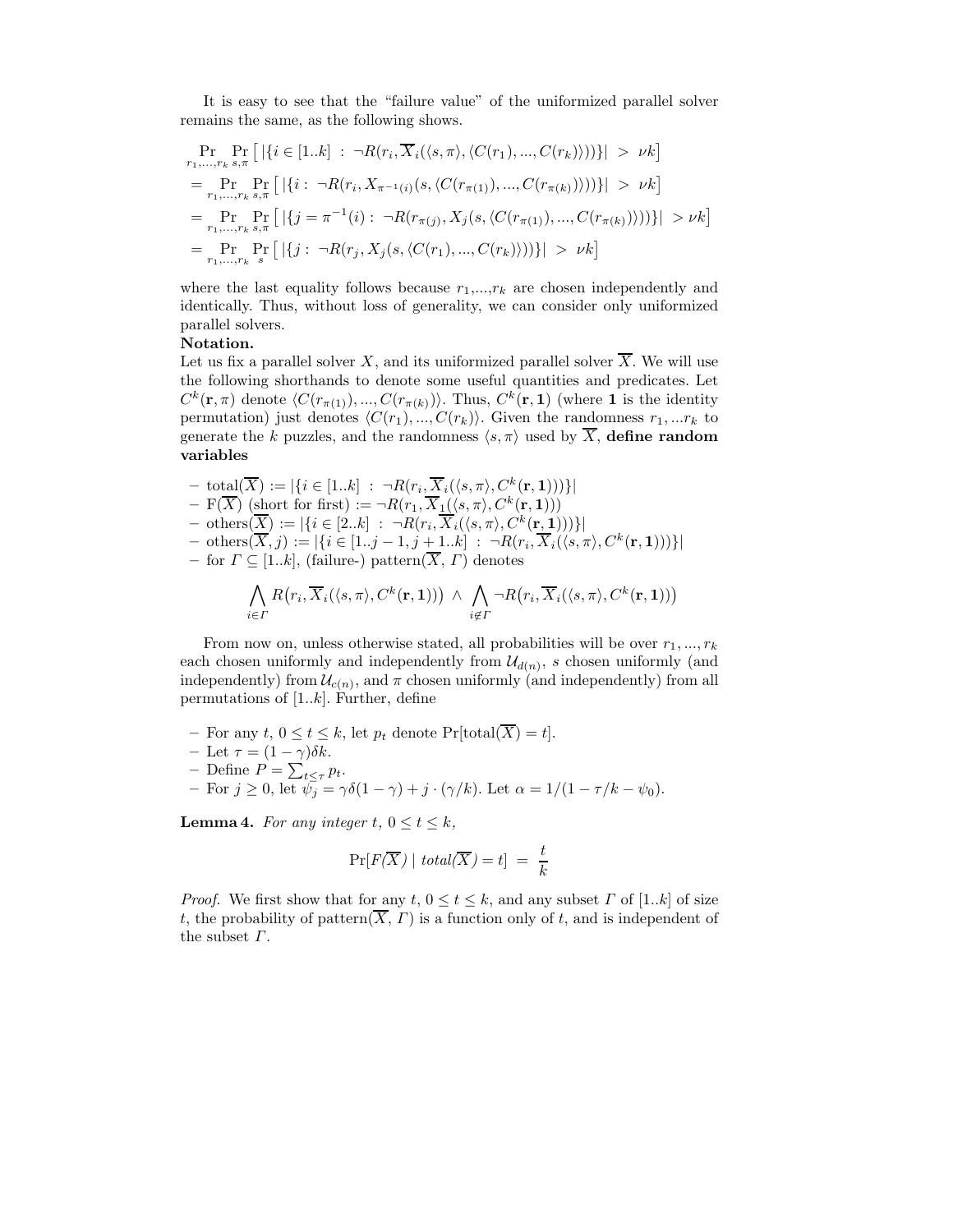Indeed, consider  $\Gamma$ , and another subset  $\Gamma'$  of size t, and let  $\sigma$  be any permutation of [1.*k*], such that  $\Gamma' = \sigma(\Gamma)$  (a permutation applied to a subset  $\Gamma$  just yields the set which is the range of the permutation with domain  $\Gamma$ ). It is clear that such a permutation exists. Then,

$$
\Pr[\text{pattern}(\overline{X}, \Gamma')]
$$
\n
$$
= \Pr\big[\bigwedge_{i \in \Gamma'} R(r_i, X_{\pi^{-1}(i)}(s, C^k(\mathbf{r}, \pi))) \bigwedge_{i \notin \Gamma'} \neg R(r_i, X_{\pi^{-1}(i)}(s, C^k(\mathbf{r}, \pi)))\big]
$$
\n
$$
= \Pr\big[\bigwedge_{i \in \sigma(\Gamma)} R(r_i, X_{\pi^{-1}(i)}(s, C^k(\mathbf{r}, \pi))) \bigwedge_{i \notin \sigma(\Gamma)} \neg R(r_i, X_{\pi^{-1}(i)}(s, C^k(\mathbf{r}, \pi)))\big]
$$
\n
$$
= \Pr\big[\bigwedge_{j \in \Gamma} R(r_{\sigma(j)}, X_{\pi^{-1}(\sigma(j))}(s, C^k(\mathbf{r}, \pi))) \bigwedge_{j \notin \Gamma} \neg R(r_{\sigma(j)}, X_{\pi^{-1}(\sigma(j))}(s, C^k(\mathbf{r}, \pi)))\big]
$$

Now, denote  $r_{\sigma(j)}$  by  $w_j$ . Then, the above becomes (with probability now over  $w_{\sigma^{-1}(1)},..., w_{\sigma^{-1}(k)}, s, \pi$ 

$$
\Pr\left[\bigwedge_{j\in\Gamma}R(w_j,X_{\pi^{-1}(\sigma(j))}(s,C^k(\mathbf{w},\sigma^{-1}\pi)))\wedge\\\bigwedge_{j\notin\Gamma}\neg R(w_j,X_{\pi^{-1}(\sigma(j))}(s,C^k(\mathbf{w},\sigma^{-1}\pi)))\right]
$$

Now,  $\pi^{-1}\sigma = (\sigma^{-1}\pi)^{-1}$ . Denote  $\sigma^{-1}\pi$  by  $\hat{\pi}$ . Since permutations form a group,  $\hat{\pi}$  is independent of  $\sigma$ , with  $\pi$  chosen uniformly and independently of  $\sigma$ . Then, the above probability can be written as (with probability now over  $w_{\sigma^{-1}(1)}$ ,  $..., w_{\sigma^{-1}(k)}, s, \hat{\pi})$ 

$$
\Pr\big[\bigwedge_{j\in\varGamma}R\big(w_j,X_{\hat{\pi}^{-1}(j)}(s,C^k(\mathbf{w},\hat{\pi}))\big)\bigwedge_{j\not\in\varGamma}\neg R\big(w_j,X_{\hat{\pi}^{-1}((j)}(s,C^k(\mathbf{w},\hat{\pi}))\big)\big]
$$

Since,  $w_1, ..., w_k$  are chosen identically and independently, the above remains same even when the probability is considered over  $w_1, \ldots w_k, s, \hat{\pi}$ . This proves that the above probability is a function only of  $t$ , and independent of the particular subset  $\Gamma$ . Now,

$$
\Pr[F(\overline{X}) \mid \text{total}(\overline{X}) = t]
$$
\n
$$
= \sum_{\Gamma:|\Gamma|=t} \Pr[F(\overline{X}) \land \text{pattern}(\overline{X}, \Gamma) \mid \text{total}(\overline{X}) = t]
$$
\n
$$
= \sum_{\Gamma:|\Gamma|=t, 1 \in \Gamma} \Pr[\text{pattern}(\overline{X}, \Gamma) \mid \text{total}(\overline{X}) = t]
$$
\n
$$
= \frac{\sum_{\Gamma:|\Gamma|=t, 1 \in \Gamma} \Pr[\text{pattern}(\overline{X}, \Gamma)]}{\Pr[\text{total}(\overline{X}) = t]}
$$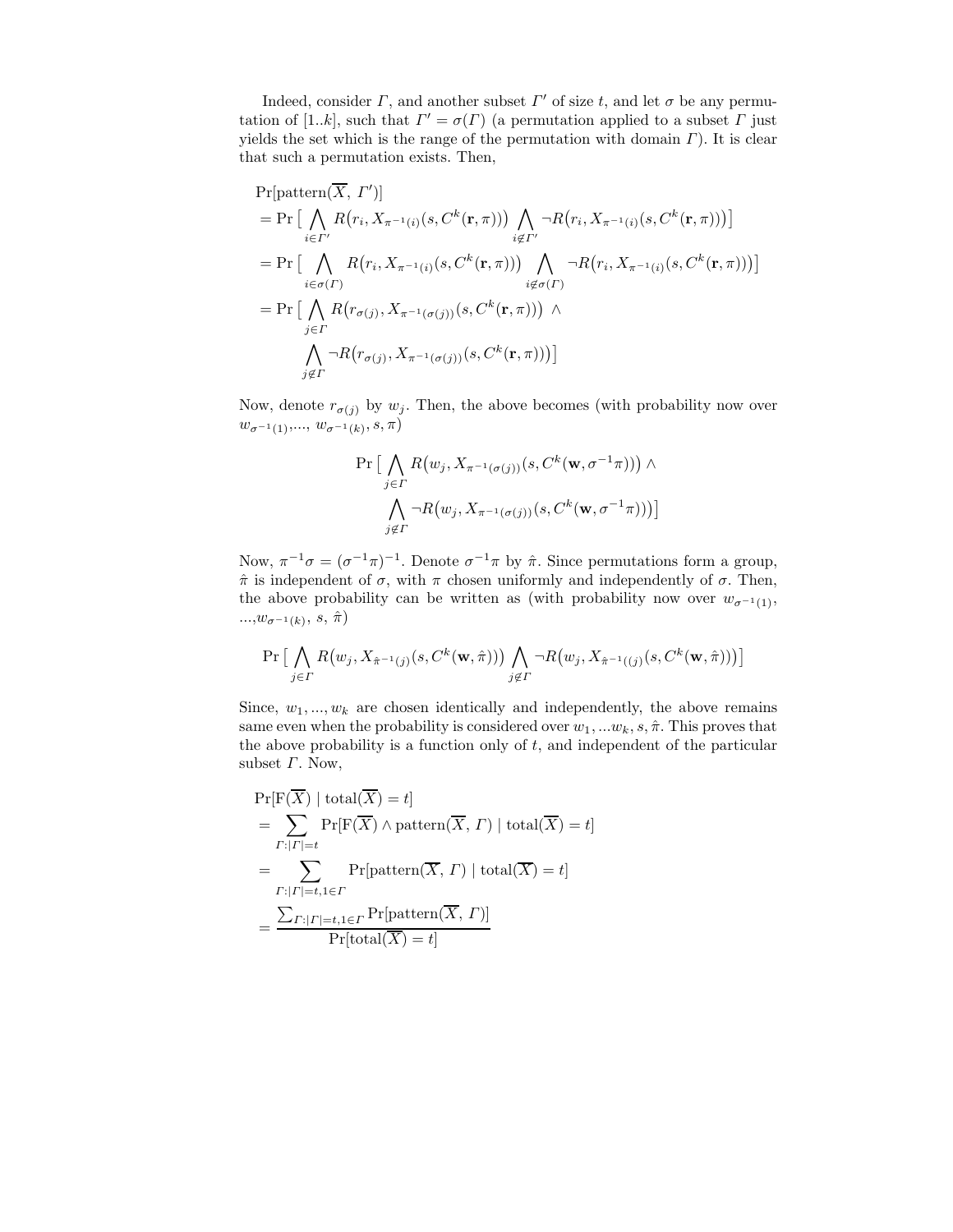$$
= \frac{\sum_{\Gamma:|\Gamma|=t,1\in\Gamma} \Pr[\text{pattern}(\overline{X},\Gamma)]}{\sum_{\Gamma:|\Gamma|=t} \Pr[\text{pattern}(\overline{X},\Gamma)]}
$$

$$
= {k-1 \choose t-1} / {k \choose t}
$$

$$
= t/k
$$

 $\Box$ 

**Lemma 5.** For  $t < k$ ,

$$
\Pr[F(\overline{X}) \mid others(\overline{X}) \le t] = \frac{\sum_{t' \le t+1} (t'/k)p_{t'}}{\sum_{t' \le t} p_{t'} + ((t+1)/k)p_{t+1}}
$$

*Proof.* First note that, for  $t < k$ 

$$
\Pr[\text{others}(\overline{X}) = t]
$$
\n
$$
= \Pr[\mathbf{F}(\overline{X}) \land \text{others}(\overline{X}) = t] + \Pr[\neg \mathbf{F}(\overline{X}) \land \text{others}(\overline{X}) = t]
$$
\n
$$
= \Pr[\mathbf{F}(\overline{X}) \land \text{total}(\overline{X}) = t + 1] + \Pr[\neg \mathbf{F}(\overline{X}) \land \text{total}(\overline{X}) = t]
$$
\n
$$
= \frac{t+1}{k}p_{t+1} + \frac{k-t}{k}p_t \quad \text{(by Lemma 4)}
$$

The lemma follows easily from this observation.  $\hfill \Box$ 

**Lemma 6.** For any  $i > 0$ , suppose for all  $j, 0 \leq j < i$ 

$$
\Pr[F(\overline{X}) \mid others(\overline{X}) \leq \tau + j] > \frac{\tau}{k} + \psi_j
$$

then

$$
p_{\tau+i} > \psi_0 P \cdot \frac{k\alpha}{\tau+i} \cdot \prod_{0 < j < i} \left(1 + (\psi_j - \frac{j}{k})(\frac{k\alpha}{\tau+j})\right) \tag{1}
$$

*Proof.* For any  $j, j \leq i$ , we first note that Lemma 5, along with the hypothesis of the lemma for  $j$ , yields (by simple manipulation)

$$
p_{\tau+j+1} > \frac{k\alpha}{\tau+j+1} \cdot \left(\psi_j P + \sum_{0 < j' \le j} p_{\tau+j'}(\psi_j - \frac{j'}{k})\right) \tag{2}
$$

The base case, i.e.  $i = 1$ , follows immediately from this by considering  $j = 0$ . Now suppose the induction hypothesis holds for  $i$ , and we will prove the lemma for  $i+1$ . The antecedent for  $i+1$  completely yields the antecedent for  $i' < i+1$ . Thus, inequality (1) holds for all such  $i'$ .

Let  $\Psi(j)$  stand for  $(\psi_j - \frac{j}{k})(\frac{k\alpha}{\tau+j})$ .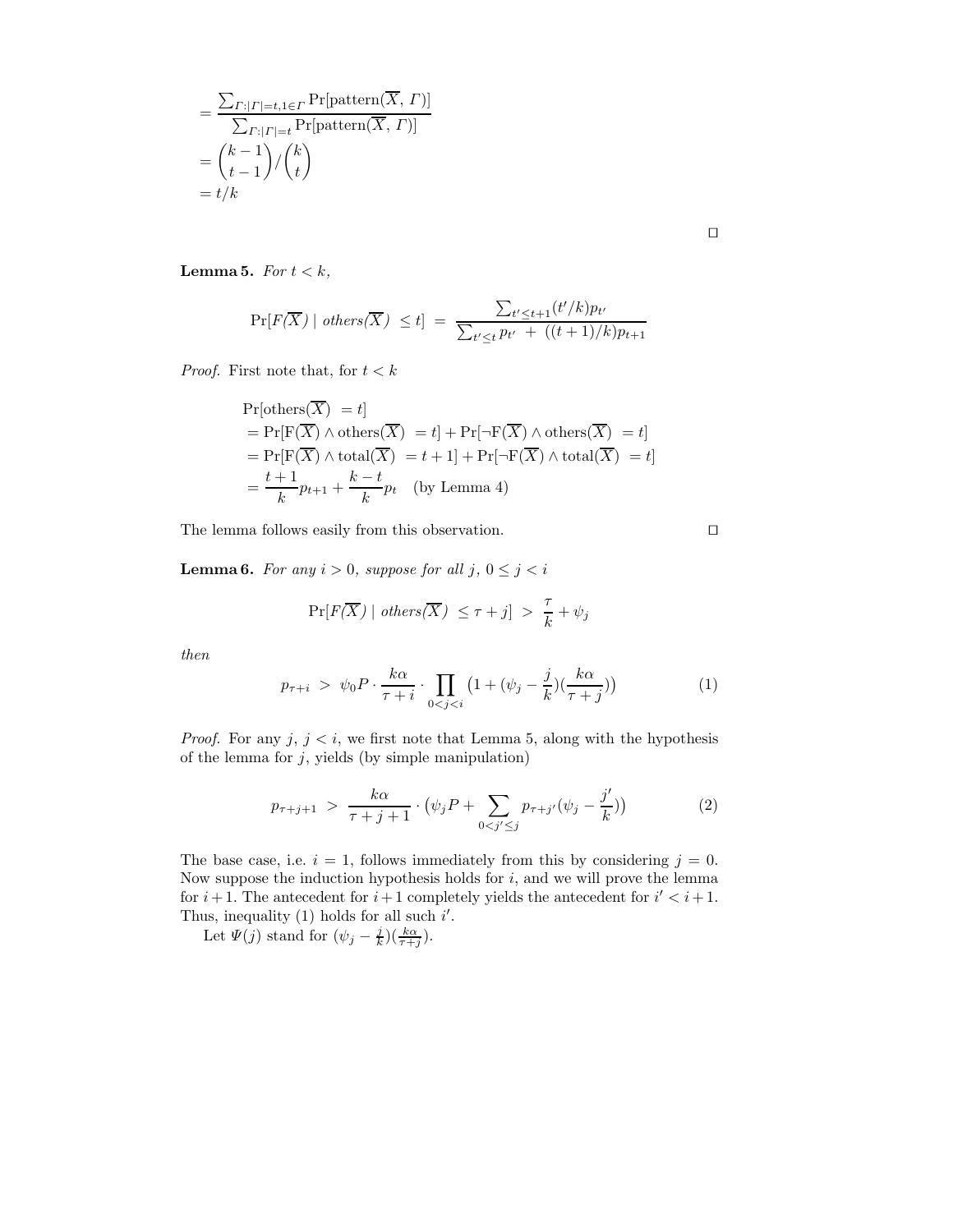Then by inequality (2), and plugging in inequality (1) for each  $p_{\tau+j}$  (j <  $i + 1$ , while noting that  $\psi_j$  is an increasing function of j, we get that  $p_{\tau+i+1}$  is greater than

$$
\frac{\psi_0 P k \alpha}{\tau + i + 1} \cdot \left( 1 + \sum_{0 < j \leq i} \Psi(j) \prod_{0 < j' < j} \left( 1 + \Psi(j') \right) \right)
$$
\n
$$
= \frac{\psi_0 P k \alpha}{\tau + i + 1} \cdot \left( 1 + \sum_{0 < j \leq i} \left( 1 + \Psi(j) - 1 \right) \prod_{0 < j' < j} \left( 1 + \Psi(j') \right) \right)
$$
\n
$$
= \frac{\psi_0 P k \alpha}{\tau + i + 1} \cdot \left( 1 + \sum_{0 < j \leq i} \prod_{0 < j' \leq j} \left( 1 + \Psi(j') \right) - \sum_{0 < j \leq i} \prod_{0 < j' < j} \left( 1 + \Psi(j') \right) \right)
$$
\n
$$
= \frac{\psi_0 P k \alpha}{\tau + i + 1} \cdot \left( 1 + \prod_{0 < j' \leq i} \left( 1 + \Psi(j') \right) - \prod_{0 < j' < 1} \left( 1 + \Psi(j') \right) \right)
$$
\n
$$
= \frac{\psi_0 P k \alpha}{\tau + i + 1} \cdot \prod_{0 < j' < i + 1} \left( 1 + \Psi(j') \right)
$$

 $\Box$ 

**Lemma 7.** For  $\gamma < 1$ , and for any positive integer  $t < \gamma \delta k$  (= M),

$$
\prod_{j=1}^t \frac{\tau + \psi_j k}{\tau + j} > (1 - \gamma^2) \cdot e^{\gamma (1 - \gamma)(1 - \frac{t}{2M})t - O(1/(\delta k))}
$$

*Proof.* From the definition of  $\psi_j$ , the product can be written as

$$
\prod_{j=1}^{t} \frac{\delta k - \gamma^2 \delta k + \gamma j}{\delta k - \gamma \delta k + j} = \gamma^t \prod_{j=1}^{t} \frac{(\delta/\gamma)k - \gamma \delta k + j}{\delta k - \gamma \delta k + j}
$$

Using the gamma function, which for  $x > 0$  satisfies  $\Gamma(x+1) = x\Gamma(x)$ , the above can be written as

$$
\gamma^t \cdot \frac{ \Gamma((\delta/\gamma)k - \gamma\delta k + t + 1) \, \Gamma(\delta k - \gamma\delta k + 1) }{ \Gamma((\delta/\gamma)k - \gamma\delta k + 1) \, \Gamma(\delta k - \gamma\delta k + t + 1) }
$$

Now, using Stirling's approximation for gamma function [6]

$$
\Gamma(z+1) = \sqrt{\frac{2\pi}{z}} \left(\frac{z}{e}\right)^z e^{O(1/z)}
$$

the above is greater than

$$
\gamma^t(1-\gamma^2)e^{-O(1/\delta k)} \cdot \frac{((\delta/\gamma)k-\gamma\delta k+t)^{(\delta/\gamma)k-\gamma\delta k+t} \cdot (\delta k-\gamma\delta k)^{\delta k-\gamma\delta k}}{((\delta/\gamma)k-\gamma\delta k)^{(\delta/\gamma)k-\gamma\delta k} \cdot (\delta k-\gamma\delta k+t)^{\delta k-\gamma\delta k+t}}
$$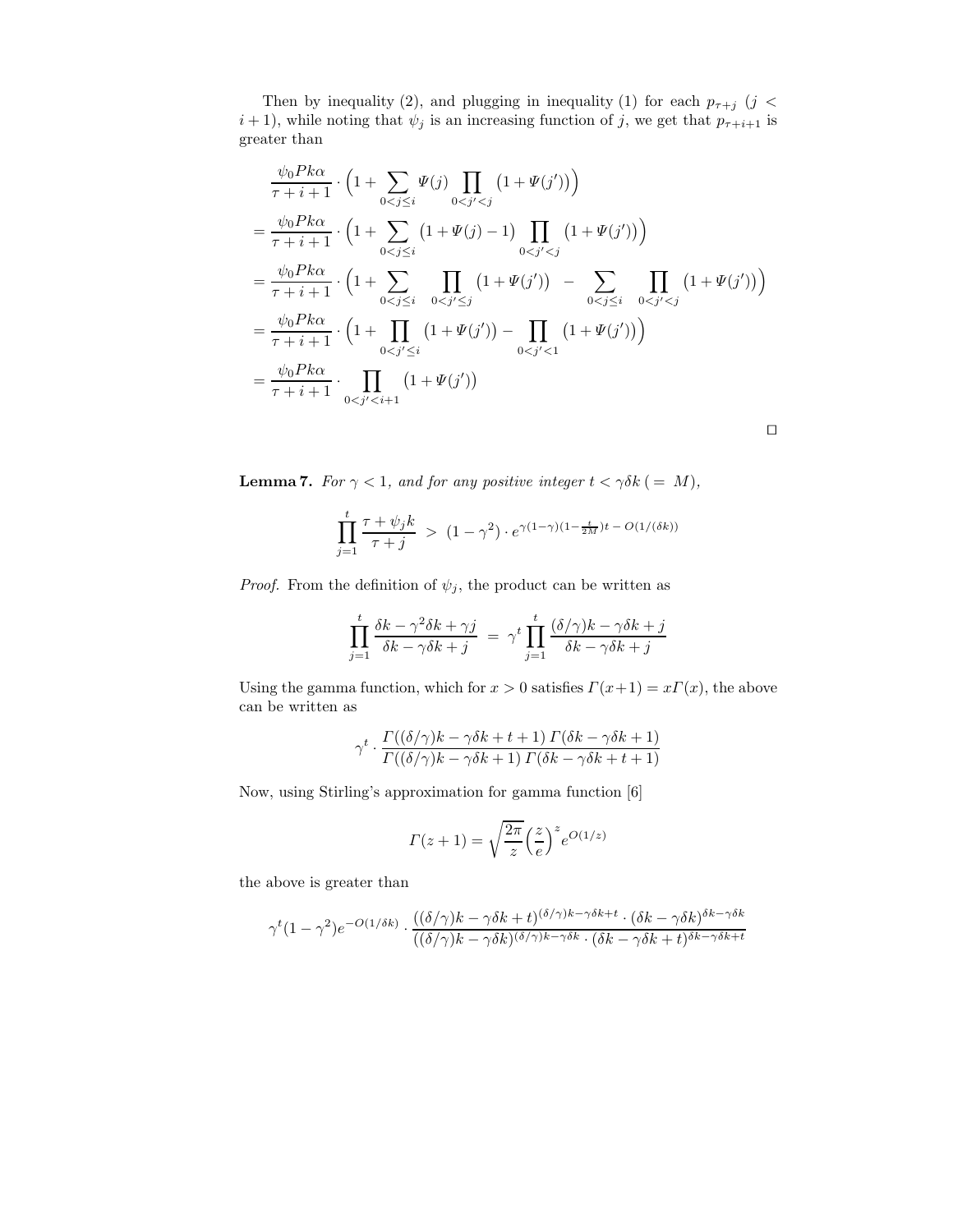Taking just the product of  $\gamma^t$  and the big fraction, and factoring out  $\delta k$  from all terms, we get

$$
\frac{(1 - \gamma^2 + \gamma t/(\delta k))^{(\delta/\gamma)k - \gamma\delta k + t} \cdot (1 - \gamma)^{\delta k - \gamma\delta k}}{(1 - \gamma^2)^{(\delta/\gamma)k - \gamma\delta k} \cdot (1 - \gamma + t/(\delta k))^{\delta k - \gamma\delta k + t}} \tag{3}
$$

Now, we use the following series expansion (convergent for  $z < 1$ )

$$
-\ln\left(1-z\right) \ = \ \sum_{i\geq 1} \frac{z^i}{i}
$$

Recalling that  $M = \gamma \delta k$ , and denoting  $(1 - t/M)$  by  $\theta$ , the log of the above fraction (3) is sum of four terms  $I_1$ ,  $I_2$ ,  $I_3$  and  $I_4$ , where

$$
I_1 = -M(1/\gamma^2 - 1 + t/M) \sum \frac{(\gamma^2 \theta)^i}{i}
$$

$$
I_2 = -M(1/\gamma - 1) \sum \frac{\gamma^i}{i}
$$

$$
I_3 = M(1/\gamma^2 - 1) \sum \frac{\gamma^{2i}}{i}
$$

$$
I_4 = M(1/\gamma - 1 + t/M) \sum \frac{(\gamma \theta)^i}{i}
$$

where all the sums have  $i$  ranging from 1 to infinity. Now, a little manipulation shows that

$$
I_2 + I_3 = M/\gamma \cdot \sum_{i \ge 2} \left( \frac{1}{i-1} - \frac{1}{i} \right) \left( \gamma^i - \gamma^{2i-1} \right)
$$

Similarly,  $I_1 + I_4$  is

$$
-M/\gamma\cdot\sum_{i\geq 2}\big(\frac{\theta^{i-1}}{i-1}-\frac{\theta^i}{i}\big)\big(\gamma^i-\gamma^{2i-1}\big)+t\cdot\sum_{i\geq 1}\big(\frac{(\gamma\theta)^i}{i}-\frac{(\gamma^2\theta)^i}{i}\big)
$$

Thus, all four terms together sum up to

$$
M/\gamma \cdot \sum_{i\geq 2} \left(\frac{1}{i-1}(1-\theta^{i-1}) - \frac{1}{i}(1-\theta^i)\right)(\gamma^i - \gamma^{2i-1}) + t \cdot \sum_{i\geq 1} \left(\frac{(\gamma\theta)^i}{i} - \frac{(\gamma^2\theta)^i}{i}\right)
$$

Now,  $\left(\frac{1}{i-1}(1-\theta^{i-1})-\frac{1}{i}(1-\theta^{i})\right)$  is non-negative for all i, as long as  $\theta \leq 1$ : it is positive at  $\theta = 0$ , is non-negative at  $\theta = 1$ , and the derivative (w.r.t.  $\theta$ ) is non-zero everywhere except at  $\theta = 1$ .

Thus, we will only take the term corresponding to  $i = 2$  from the first sum, and the term corresponding to  $i = 1$  from the second sum. This leads to a lower bound of

$$
t(\gamma\theta - \gamma^2\theta) + M(\gamma - \gamma^2)(1/2 - \theta + \theta^2/2)
$$

Since  $\theta = 1 - t/M$ , the above simplifies to  $\gamma (1 - \gamma)(1 - \frac{t}{2M})t$ .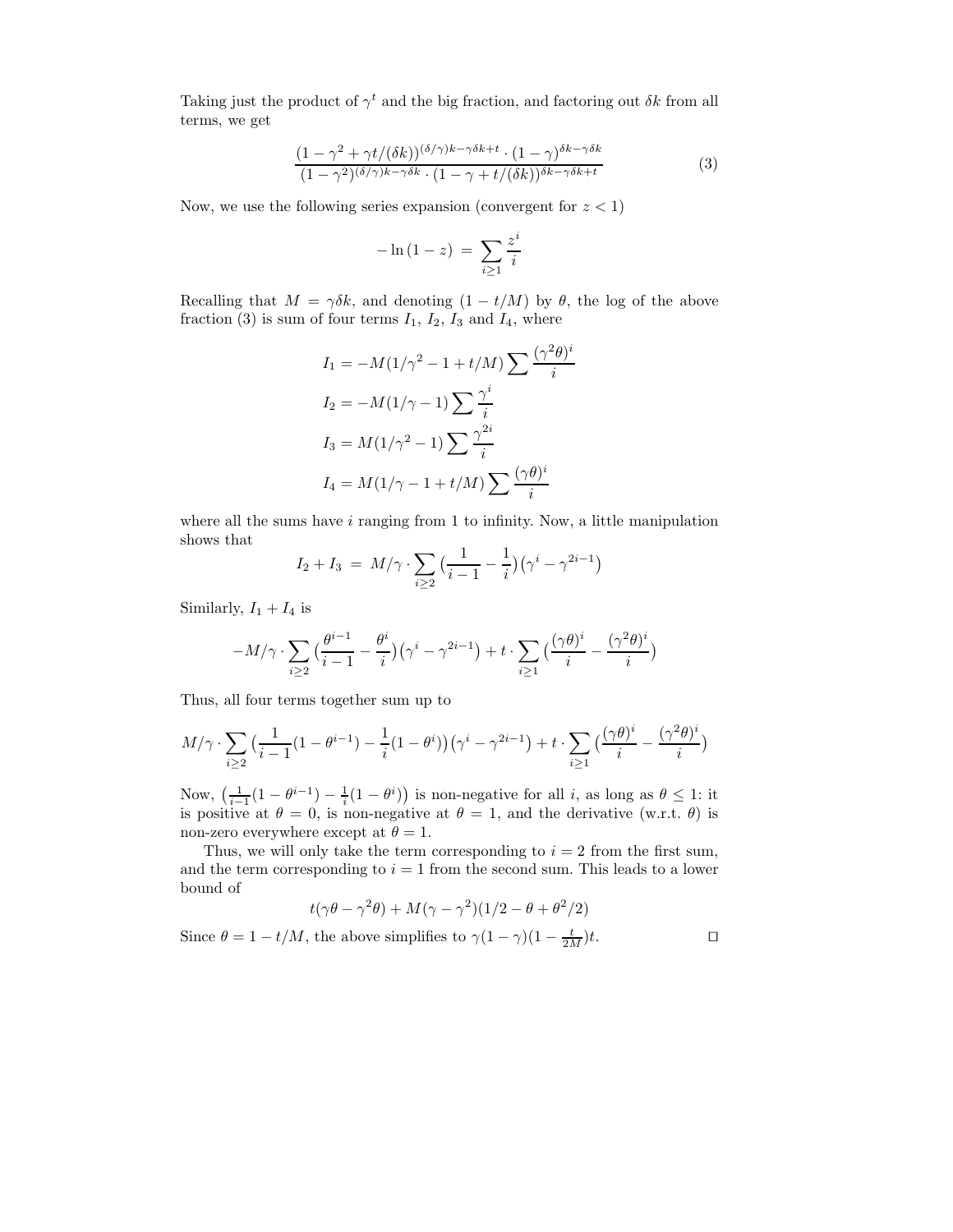Finally, we need the following simple calculation. Define

$$
q_{\tau+i} = \psi_0 \cdot \frac{k}{\tau+i} \cdot \prod_{j=1}^{i-1} \frac{\tau + \psi_j k}{\tau+j}
$$

**Lemma 8.** Let  $M = \lceil \gamma \delta k \rceil$ , and suppose  $\delta k \geq 1$ .

\n- 1. For any 
$$
i, 0 \leq i < M
$$
, and for any  $\chi \geq 1$ ,
\n- $q_{\tau+i} \cdot \chi \cdot \frac{2}{\gamma(1-\gamma)^2} \cdot e^{-\gamma^2(1-\gamma)\delta k/2} - e^{-(1-\gamma)(\delta-\tau/k-\psi_i)k/2} > \frac{\chi}{2} \cdot e^{-\gamma^2(1-\gamma)\delta k/2}$
\n- 2.  $q_{\tau+M} \cdot \frac{2}{\gamma(1-\gamma)^2} \cdot e^{-\gamma^2(1-\gamma)\delta k/2} > 1$
\n

The detailed calculations can be found in Appendix A.

## 4 The Main Theorem

**Theorem 9.** Let  $\mathcal{P} = (C, R, d(n))$  be a weakly-verifiable puzzle that is  $(\delta, t(n))$ , c(n))-hard. Let k be any positive integer such that  $\delta k \geq 1$ , and  $\gamma$  ( $1 > \gamma > 0$ ) be arbitrary. Further, let  $\epsilon_0$  be any arbitrary positive real, and let

$$
\epsilon \ge \frac{2}{\gamma (1 - \gamma)^2} \cdot e^{(1 - \gamma)(-\gamma^2 \delta + \epsilon_0)k/2}.
$$

Then the direct product puzzle  $\mathcal{P}^k$  is  $(1-\gamma)\delta$ -approximate  $((1-\epsilon), t'(n), c'(n))$ hard with  $t'(n) = t(n) \cdot poly(\epsilon, 1/n, 1/(\gamma \delta k), 1/ln(1/\epsilon_0))$ , and  $c'(n) = c(n)$ .  $poly(\epsilon, 1/(\gamma \delta k), 1/\ln(1/\epsilon_0)).$ 

In the following let  $\epsilon_1 = \epsilon_2 = \epsilon_3 = \epsilon_0/6$ . Recall the definitions of  $\tau$ , P, and  $\psi_j$ from Section 3.

Consider, for contradiction sake, a k-parallel solver  $X$  which for the k-wise direct product  $\mathcal{P}^k$  has  $(1 - \gamma)\delta$ -approximate (failure) value less than  $1 - \epsilon$ , i.e

$$
P = \Pr_{\mathbf{r} \in \mathcal{U}_{d(n)}^k, s \in \mathcal{U}_{c(n)}} \left[ \left| \{ i \in [1..k] : \neg R(r_i, X_i(s, C^k(\mathbf{r}))) \} \right| \leq \tau \right] > \epsilon
$$

As explained earlier in Section 3, we consider its uniformized version  $\overline{X}$ , which has the same failure value  $(1 - P)$ . Using  $\overline{X}$  as an oracle, we will give an algorithm Y to solve the underlying puzzle  $\mathcal P$  with failure value less than  $\delta$ , leading to a contradiction.

The algorithm Y will have a pre-processing phase (i.e. independent of the given target puzzle instance  $x$ , and function of security parameter  $n$ ), where it runs some statistical tests using X to determine the appropriate algorithm  $\mathcal{C}[i]$ to run, where  $\mathcal{C}[0], ..., \mathcal{C}[M-1]$  are  $M = \lceil \gamma \delta k \rceil$  algorithms as follows:

 $\mathcal{C}[i]$ : On input x, run  $\mathcal{C}'[i]$  below on x. If the value returned is different from  $\perp$ , then return that value; otherwise repeat by calling C  $'[i]$  on  $x$  again, for a total of at most T iterations  $(T = \frac{8}{\epsilon \gamma^2 (1-\gamma)^2} \ln(1/\epsilon_1)$ . If no output is produced in these T iterations, return  $\perp$ .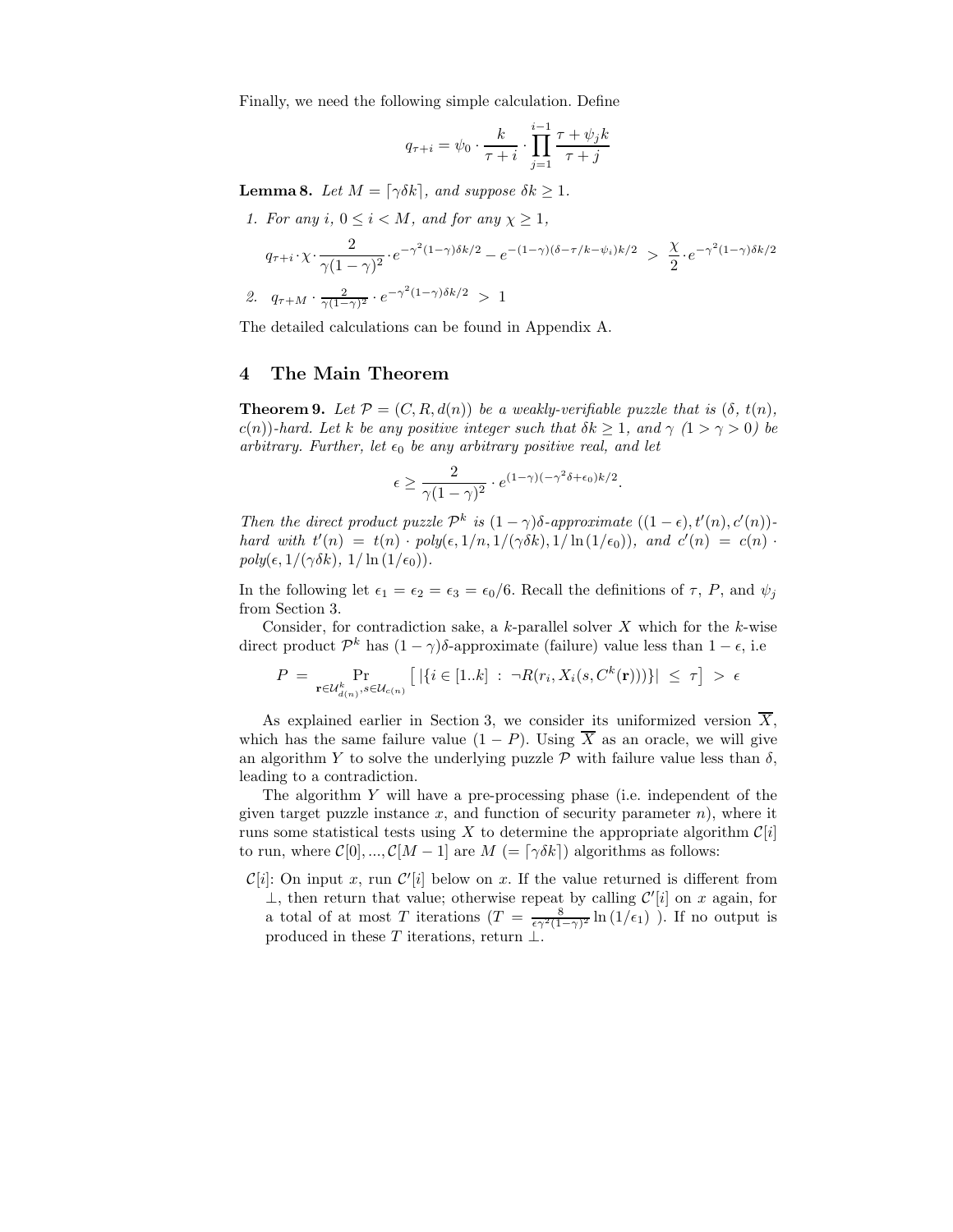$\mathcal{C}'[i]$ : On input x, choose  $k-1$  random tapes  $\alpha_2, ..., \alpha_k$  uniformly and independently from  $\{0,1\}^{d(n)}$ . Let  $x_2, ..., x_k$  be the corresponding puzzles, i.e.  $x_l = C(\alpha_l)$ , for  $l = 2..k$ . Set  $\bar{x} = \langle x, x_2, ..., x_k \rangle$ . Run  $\overline{X}$  on  $\bar{x}$ . Check if others  $\leq \tau + i$ , and if so return  $\overline{X}_1(\overline{x})$ ; otherwise return  $\perp$ .

The pre-processing phase  $\eta$  returns  $\eta(\overline{X}, n, \delta, \gamma, k)$ , a value between 0 and M − 1. When it is clear from context, we just call the value  $\eta$ . Thus,  $0 \leq \eta \leq$  $M-1$ . As mentioned above, Y runs  $\mathcal{C}[\eta]$  on x.

The event **valid** stands for the following being satisfied by the returned  $\eta$ :

1. For all 
$$
i < \eta
$$
,  $\Pr[\text{F}(\overline{X}) \mid \text{others}(\overline{X}) \leq \tau + i] > \frac{\tau}{k} + \psi_i$ , and 2.  $\Pr[\text{F}(\overline{X}) \mid \text{others}(\overline{X}) \leq \tau + \eta] \leq \frac{\tau}{k} + \psi_{\eta} + \epsilon_2$ .

We will later bound the probability of *valid* not happening by  $\epsilon_3$  (lemma 12); i.e. after we describe how the pre-processing works. In rest of this section, we condition on the event valid being true, and we will not mention it explicitly in the probabilities.

We first need to bound the probability of  $\mathcal{C}[\eta]$  timing out, i.e. returning  $\perp$ . Note that,  $\mathcal{C}'[\eta]$  returns something other than  $\perp$  if (others  $\leq \tau + \eta$ ). As in Lemma 5, it is easy to see that the probability of this happening is at least  $P$ which is at least  $\epsilon$  (by hypothesis of the theorem). However, multiple calls to  $\mathcal{C}'[\eta]$  are *not* independent, as they all include the query x. However, as shown in [4], the corresponding graph is a good sampler, and that helps us analyze the probability of  $\mathcal{C}[\eta]$  timing out. Of course, we require Lemma 6, and the idea therein of a linearly increasing  $\psi_i$ , to obtain better bounds.

To this end, we consider a (k-colored) bipartite graph  $G = G(L \cup R, E);$ the set of left vertices is the set of  $d(n)$ -bit strings  $\{0, 1\}^{d(n)}$ ; the right vertices are triples  $\langle \bar{\alpha}, s, \pi \rangle$ , where  $\bar{\alpha}$  ranges over all k-tuples of  $d(n)$ -bit strings, and s ranges over  $c(n)$  bit strings, and  $\pi$  ranges over permutations of [k]; for every  $y = \langle (\alpha_1, ..., \alpha_k), s, \pi \rangle \in R$  there are k edges  $(y, \alpha_1), ..., (y, \alpha_k)$  in E, colored 1..k respectively.

By lemma 3, this graph is a  $\lambda$ -sampler for  $\lambda(\mu, \nu) = e^{-\nu^2 \mu k/2}$ .

Corresponding to each  $(\alpha_1, ..., \alpha_k)$  are puzzles  $(x_1, ..., x_k)$ . Now, define Good<sub>n</sub> to be the subset of R (the right vertices) such that  $\overline{X}$  when run on input  $(x_1, ..., x_k)$ , with randomness s and  $\pi$ , has the following property

$$
|\{i \in [1..k] : \neg R(\alpha_i, \overline{X}_i(\langle s,\pi \rangle, \langle x_1,...,x_k \rangle))\}| \leq \tau + \eta
$$

In other words, total $(\overline{X}) \leq \tau + \eta$ . Let the density of  $Good_{\eta}$  in R be  $g_{\eta}$ . We now define  $H_{\eta} \subseteq L$  to be all those vertices  $\alpha$  such that  $\alpha$  has less than  $(\epsilon \cdot \frac{\gamma^2(1-\gamma)^2}{8})$  $\frac{(-\gamma)}{8}$ fraction of its neighbours in the set  $Good_{\eta}$ . We will later see in Lemma 11 how  $H_{\eta}$  is relevant, even though  $\mathcal{C}'[\eta]$  embeds  $\alpha$  (or it's x) only in the first position. We can bound the size of  $H_n$ , just as in [4], by employing Lemma 2.

**Lemma 10.**  $H_{\eta}$  has density at most  $\delta - \tau/k - \psi_{\eta} - \epsilon_0$ .

*Proof.* Suppose to the contrary, the density of  $H_n$  is greater than  $\beta = \delta - \tau/k$  $\psi_{\eta} - \epsilon_0$ . Let  $H' \subseteq H_{\eta}$  be any subset of density exactly  $\beta$ . Now, by definition of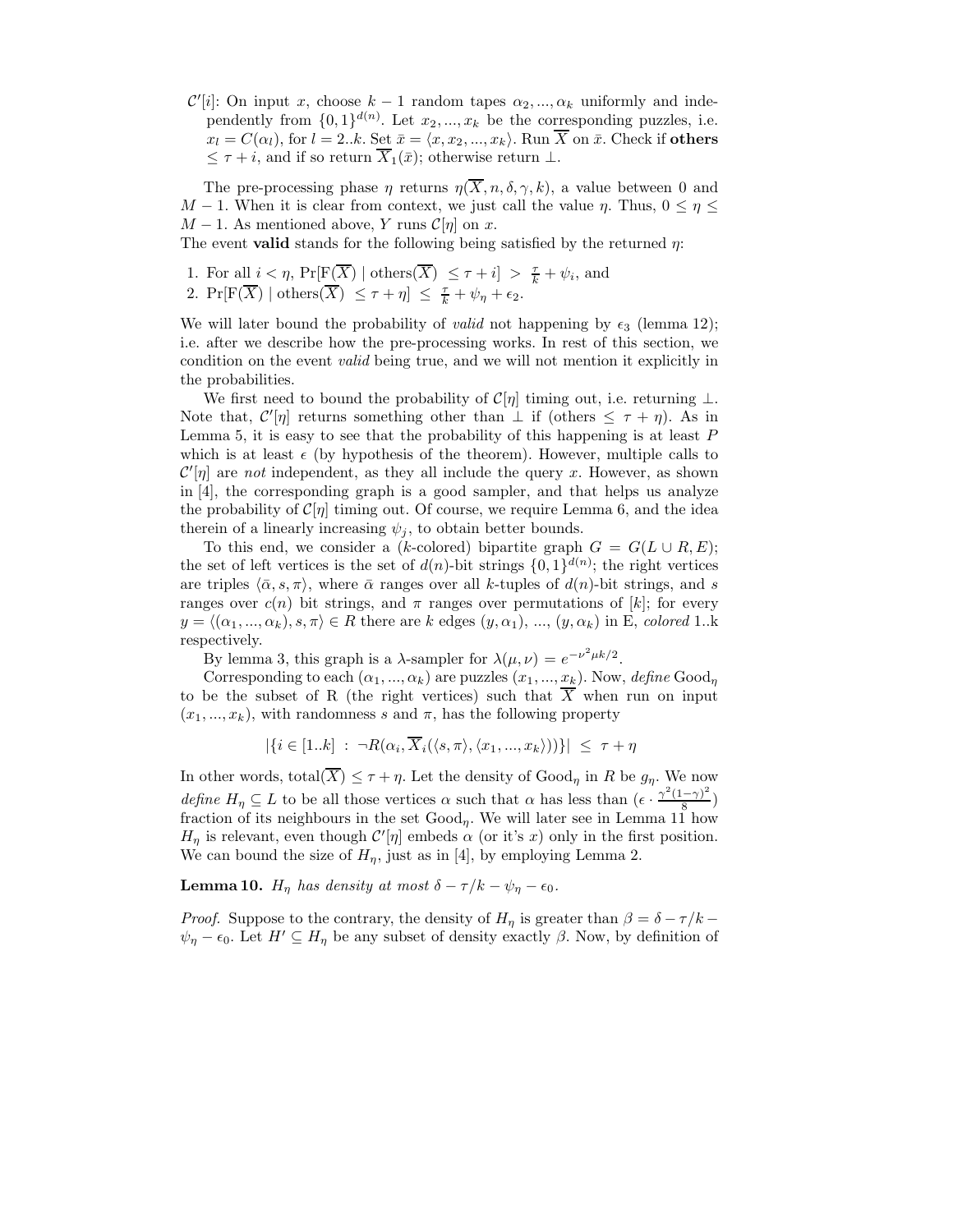$H_{\eta}$ , we have  $\Pr_{\alpha \in L, w \in N(\alpha)}[\alpha \in H' \& w \in Good_{\eta}] < \beta \epsilon \gamma^2 (1-\gamma)^2/8$ . On the other hand, by Lemma 2, we get that the same probability is at least  $\beta(g_n - \lambda_0)(1 - \bar{\nu})$ for  $\lambda_0 = \lambda(\beta, \bar{\nu})$ , for any  $0 \leq \bar{\nu} \leq 1$ . We set  $\bar{\nu} = \sqrt{1 - \gamma}$ .

Now, note that  $g_{\eta} = \Pr[\text{total}(\overline{X}) \leq \tau + \eta]$ . If  $\eta = 0$ , then  $g_{\eta} = P > \epsilon$ . Otherwise, since event *valid* is true, we can use Lemma 6 to lower bound  $p_{\tau+n}$ . Next, noting that in Lemma 6,  $\alpha$  is greater than one, we can use Lemma 7 to get an explicit lower bound for  $p_{\tau+\eta}$ , and hence for  $g_{\eta}$ .

Then, using Lemma 8.1, and noting that  $1 - \bar{\nu} > \gamma/2$ , it can be seen by a simple calculation that  $\beta(g_{\eta} - \lambda_0)(1 - \bar{\nu})$  is more than  $\beta \epsilon \gamma^2 (1 - \gamma)^2 / 8$ , a contradiction.  $\Box$ 

**Lemma 11.** For every  $\alpha \notin H_n$  and the puzzle x corresponding to that random  $\alpha$ , we have  $Pr[\mathcal{C}[\eta](x) = \bot] \leq \epsilon_1$ , where the probability is over the random coins of  $\mathcal{C}[\eta]$  (including those of  $\overline{X}$  and X).

*Proof.* We consider a variation of  $C[i]$ , where instead of calling  $C'[i]$ , it calls the following  $\mathcal{C}''[i]$  instead.

 $\mathcal{C}''[i]$ : On input x, choose  $k-1$  random tapes  $\alpha_1, ..., \alpha_{k-1}$  uniformly and independently from  $\{0,1\}^{d(n)}$ . Let  $x_1, ..., x_{k-1}$  be the corresponding puzzles, i.e.  $x_l = C(\alpha_l)$ , for  $l = 1..k - 1$ . Pick  $j \in [1..k]$  at random and set  $\bar{x} =$  $\langle x_1, ..., x_{j-1}, x, x_j, ..., x_{k-1} \rangle$ . Run  $\overline{X}$  on  $\overline{x}$ . Check if others $(\overline{X}, j) \leq \tau + i$ , and if so return  $\overline{X}_j(\overline{x})$ ; otherwise return ⊥.

For each fixed  $\alpha$ , the behaviour of  $\mathcal{C}'[i]$  and  $\mathcal{C}''[i]$  is statistically identical, because placing x in the random j-th place is just a permutation of placing x in the first place, and that the permutations form a group.

Further, picking a color  $j \in [1..k]$  at random, and then picking  $\alpha_1, ..., \alpha_{k-1}$  at random and placing  $\alpha$  in the j-th place to form  $\bar{\alpha}$  is same as picking a random neighbour of  $\alpha$  (random element of  $N_G(\alpha)$ , and note that  $N_G(\alpha)$  is defined to be a multi-set $)^{1}$ .

Now,  $\mathcal{C}''[\eta]$  returns something other than  $\perp$  if the neighbour satisfies others  $(\overline{X}, j) \leq \tau + \eta$ , which is implied by total  $\leq \tau + \eta$ . But, for  $\alpha \notin H_n$ , the density of neighbours satisfying total  $\leq \tau + \eta$  is more than  $\epsilon \gamma^2 (1 - \gamma)^2 / 8$ . Hence for such  $\alpha$ , the probability of  $\mathcal{C}''[\eta]$  returning something other than  $\perp$  is more than  $\epsilon \gamma^2 (1-\gamma)^2/8.$ 

But, the probability of  $C[\eta](x)$ , using  $\mathcal{C}'$ , returning  $\perp$  is same as probability of C, using  $\mathcal{C}''$ , returning  $\perp$ , which is at most  $(1 - (\epsilon \cdot \frac{\gamma^2 (1 - \gamma)^2}{8})$  $(\frac{(-\gamma)^2}{8})^T = \epsilon_1.$ 

Proof of Main Theorem: Now we are ready to prove the main theorem. Since there are a potential T attempts by  $\mathcal{C}[\eta]$  on x, we call the values returned in the q-th attempt by  $\mathcal{C}'[\eta]^q (1 \leq q \leq T)$ . Now, the input x was set by choosing  $\alpha$ uniformly from  $\{0,1\}^{d(n)}$ . Thus,

$$
\Pr_{\alpha}[C[\eta](x) \text{ is wrong}] \leq \Pr_{\alpha}[\alpha \in H_{\eta}] + \Pr_{\alpha}[C[\eta](x) \text{ is wrong} \& \alpha \notin H_{\eta}]
$$

<sup>1</sup> This follows formally by noting that  $\sum_{j=1}^{k} j {k \choose j} (A-1)^{k-j} = kA^{k-1}$ , for any A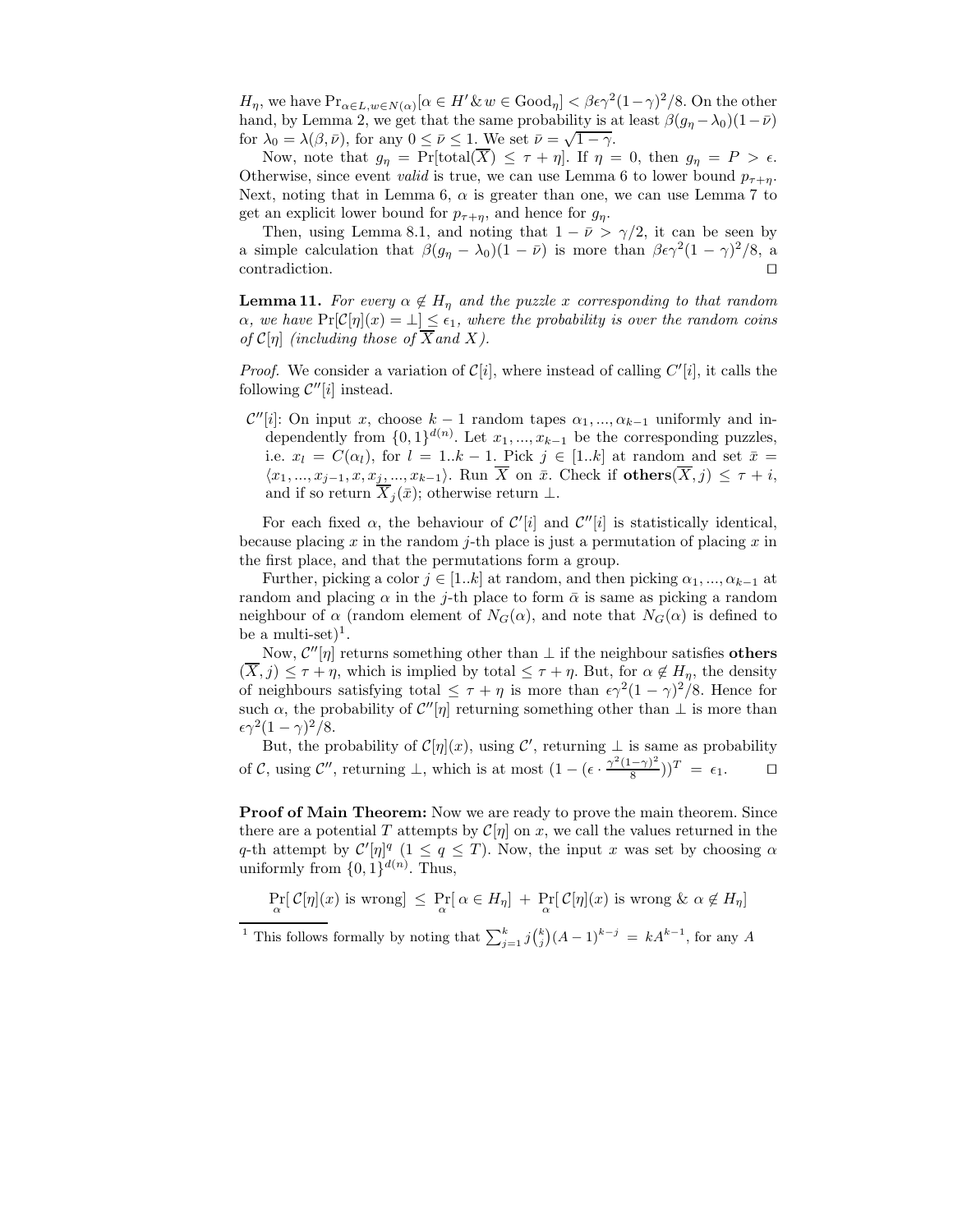The first term on the right-hand side is at most  $\delta - \tau/k - \psi_{\eta} - \epsilon_0$  by Lemma 10. We now focus on the second term.

$$
\Pr[\mathcal{C}[\eta](x) \text{ is wrong } \& \alpha \notin H_{\eta}]
$$
\n
$$
\leq \Pr[\mathcal{C}[\eta](x) = \bot \& \alpha \notin H_{\eta}] + \Pr[\mathcal{C}[\eta](x) \text{ is wrong } \& \mathcal{C}[\eta](x) \neq \bot \& \alpha \notin H_{\eta}]
$$
\n
$$
\leq \epsilon_1 + \Pr[\mathcal{C}[\eta](x) \text{ is wrong } \& \mathcal{C}[\eta](x) \neq \bot] \qquad \text{(by Lemma 11)}
$$
\n
$$
\leq \epsilon_1 + \Pr[\mathcal{C}[\eta](x) \text{ is wrong } |\mathcal{C}[\eta](x) \neq \bot]
$$
\n
$$
= \epsilon_1 + \Pr[\mathcal{C}'[\eta]^q(x) \text{ is wrong } |\exists q : \mathcal{C}'[\eta]^q(x) \neq \bot]
$$
\n
$$
= \epsilon_1 + \Pr[\mathcal{F}(\overline{X}) \mid \text{others}(\overline{X}) \leq \tau + \eta]
$$
\n
$$
\leq \epsilon_1 + \frac{\tau}{k} + \psi_{\eta} + \epsilon_2 \qquad \qquad \text{(by event valid)}
$$

Thus,

$$
\Pr_{\alpha}[\mathcal{C}[\eta](x) \text{ is wrong}] = \delta + \epsilon_1 - \epsilon_0 + \epsilon_2.
$$

Finally, by Lemma 12 (of the following section), the probability of  $\eta$  being not valid is at most  $\epsilon_3$ , and this leads to a contradiction as  $\epsilon_0 > \epsilon_1 + \epsilon_2 + \epsilon_3$ .  $\Box$ 

# 5 Pre-Processing and Hypothesis Testing

As mentioned in Section 4, the algorithm  $Y$  first does some pre-processing using algorithm  $\eta$ , and using  $\overline{X}$  as an oracle. The inputs to  $\eta$  are the security parameter n, k, as well as  $\gamma$  and  $\delta$ . It returns a value  $\eta$ ,  $0 \leq \eta \leq M - 1$   $(M = \lceil \gamma \delta k \rceil)$ .

Before we describe this pre-processing algorithm, we remark that it is intended to compute the smallest  $j < M$ , such that  $Pr[F(\overline{X}) | \text{others}(\overline{X}) \leq \tau + j]$  $\leq \frac{\tau}{k} + \psi_j$ . Now, we had assumed that  $P > \epsilon$ , and the hypothesis of Theorem 9 assumes a lower bound on  $\epsilon$ . Then, by Lemmas 6, 7 and 8.2, it follows that if such a j does not exist, then  $p_{\tau+M} > 1$ , an impossibility. So, let  $\bar{\eta}$  be that smallest  $0 \leq j \leq M$ .

The algorithm  $\eta(\overline{X}, n, \delta, \gamma, k)$  does the following:

 $\eta$ : For each  $i = 1..M - 1$ , compute the following statistics

$$
t_i = \frac{\#(F(\overline{X}) \& \text{others}(\overline{X}) \leq \tau + i)}{1 + \#(\text{others}(\overline{X}) \leq \tau + i)}
$$

where the count is over running  $\overline{X}$  on random and independent  $\overline{\alpha}$  (each in  $\{0,1\}^{d(n)k}$ , for a total of N times (N to be determined below). Set  $\eta$  to be the smallest i such that  $t_i < \tau/k + \psi_i + \epsilon_2/2$ . If no such  $\eta$  exists then set  $\eta = M - 1$ . Return  $\eta$ .

**Lemma 12.** There is a polynomial  $\phi$ , independent of n, such that with  $N =$  $\phi(\gamma\delta k, \ln(1/\epsilon_2), \ln(1/\epsilon_3)),$ 

$$
Pr[ not valid] < \epsilon_3
$$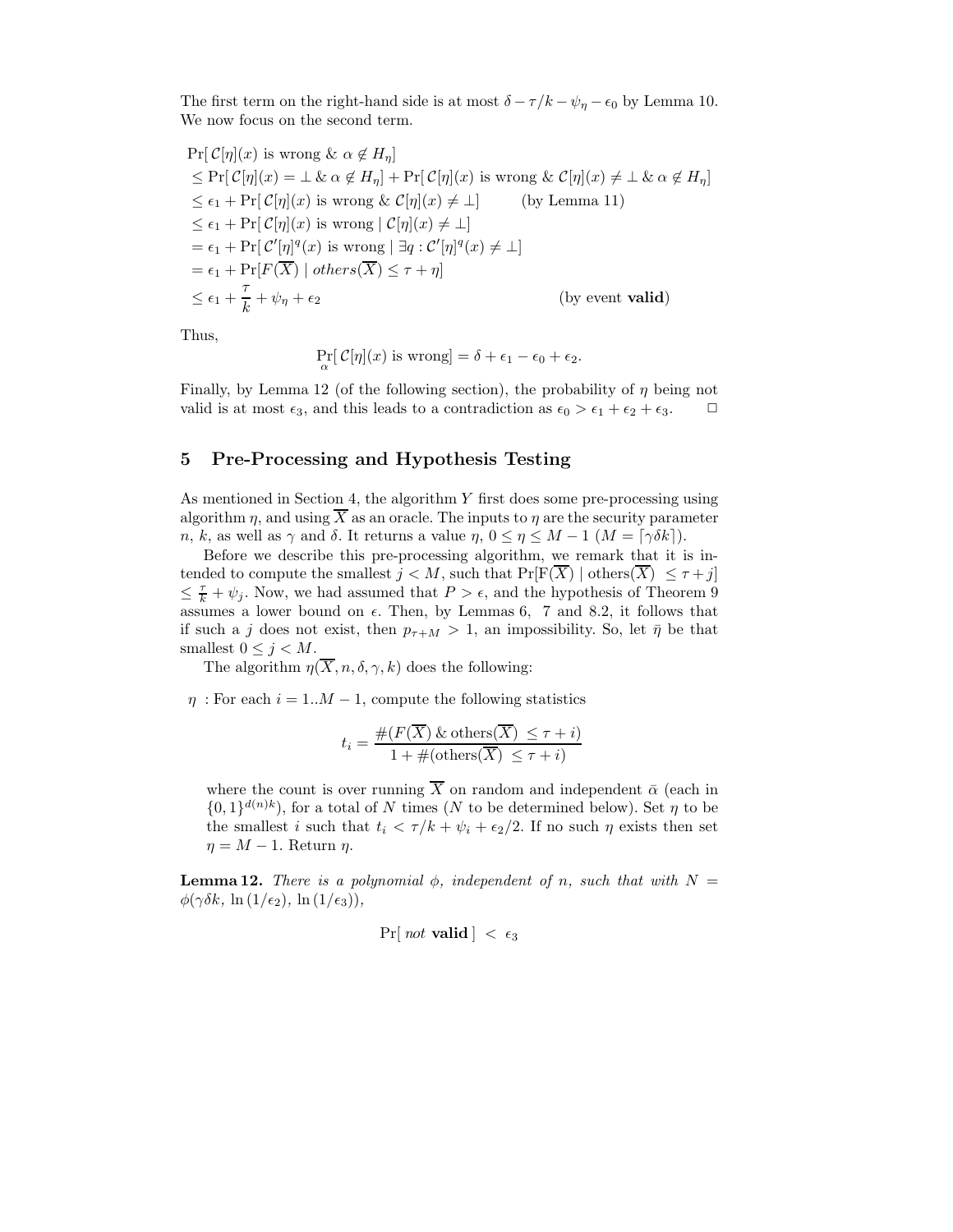*Proof.* Clearly, for  $i = \bar{\eta}$ , the actual conditional probability of F is is no more than  $\tau/k + \psi_i$ . Hence,  $t_i > \tau/k + \psi_i + \epsilon_2/2$  is an exponentially low probability event by Chernoff bound. Now, for some smaller  $i$ , if conditional probability of F is greater than  $\tau/k + \psi_i + \epsilon_2$ , then again  $t_i$  being less than  $\tau/k + \psi_i + \epsilon_2/2$  is an exponentially low probability event.  $\Box$ 

# References

- 1. N. Alon, J. Spencer, "The Probabilistic Method", John Wiley and Sons, 1992.
- 2. R. Canetti, S. Halevi, M. Steiner, "Hardness Amplification of Weakly-Verifiable Puzzles", Proc. TCC 2005, pp 17-33.
- 3. T. Holenstein, "Parallel Repetition: Simplifications and the No-Signalling Case", Proc. ACM STOC 2007.
- 4. R. Impagliazzo, R. Jaiswal, V. Kabanets, "Chernoff-Type Direct Product Theorem", J. Cryptology, (2009) 22:75-93.
- 5. R. Impagliazzo, R. Jaiswal, V. Kabanets, A. Wigderson, "Uniform direct-product theorems: Simplified, optimized, and de-randomized", Proc. ACM STOC 2008.
- 6. D. Knuth , "Art of Computer Programming, Vol 1.", Addison Wesley 1973.
- 7. R. Raz, "A Parallel Repetition Theorem". SIAM J. of Computing, 27(3):763-803.
- 8. L. von Ahn, M. Blum, N.J. Hopper, J. Langford, " CAPTCHA: Using hard AI problems for security", in Proc. Eurocrypt 2003.

# Appendix A.

Recall,

$$
q_{\tau+i} = \psi_0 \cdot \frac{k}{\tau+i} \cdot \prod_{j=1}^{i-1} \frac{\tau + \psi_j k}{\tau+j}
$$

**Lemma 8:** Let  $M = \lceil \gamma \delta k \rceil$ , and suppose  $\delta k \geq 1$ .

1. For any  $i, 0 \leq i \leq M$ , and for any  $\chi \geq 1$ ,

$$
q_{\tau+i} \cdot \chi \cdot \frac{2}{\gamma(1-\gamma)^2} \cdot e^{-\gamma^2(1-\gamma)\delta k/2} - e^{-(1-\gamma)(\delta-\tau/k-\psi_i)k/2} > \frac{\chi}{2} \cdot e^{-\gamma^2(1-\gamma)\delta k/2}
$$
  
2. 
$$
q_{\tau+M} \cdot \frac{2}{\gamma(1-\gamma)^2} \cdot e^{-\gamma^2(1-\gamma)\delta k/2} > 1
$$

Proof. For the first item in the lemma, we have

$$
\delta - \tau/k - \psi_i = \delta - (1 - \gamma)\delta - \gamma(1 - \gamma)\delta - i \cdot (\gamma/k)
$$

$$
= \gamma^2 \delta - \gamma \cdot (i/k)
$$

Now, by Lemma 7,

$$
q_{\tau+i} > \frac{\gamma \delta (1-\gamma) k}{\tau + i} \cdot (1 - \gamma^2) \cdot e^{\gamma (1-\gamma)(1 - \frac{i-1}{2M})(i-1)} - O(1/(\delta k))
$$